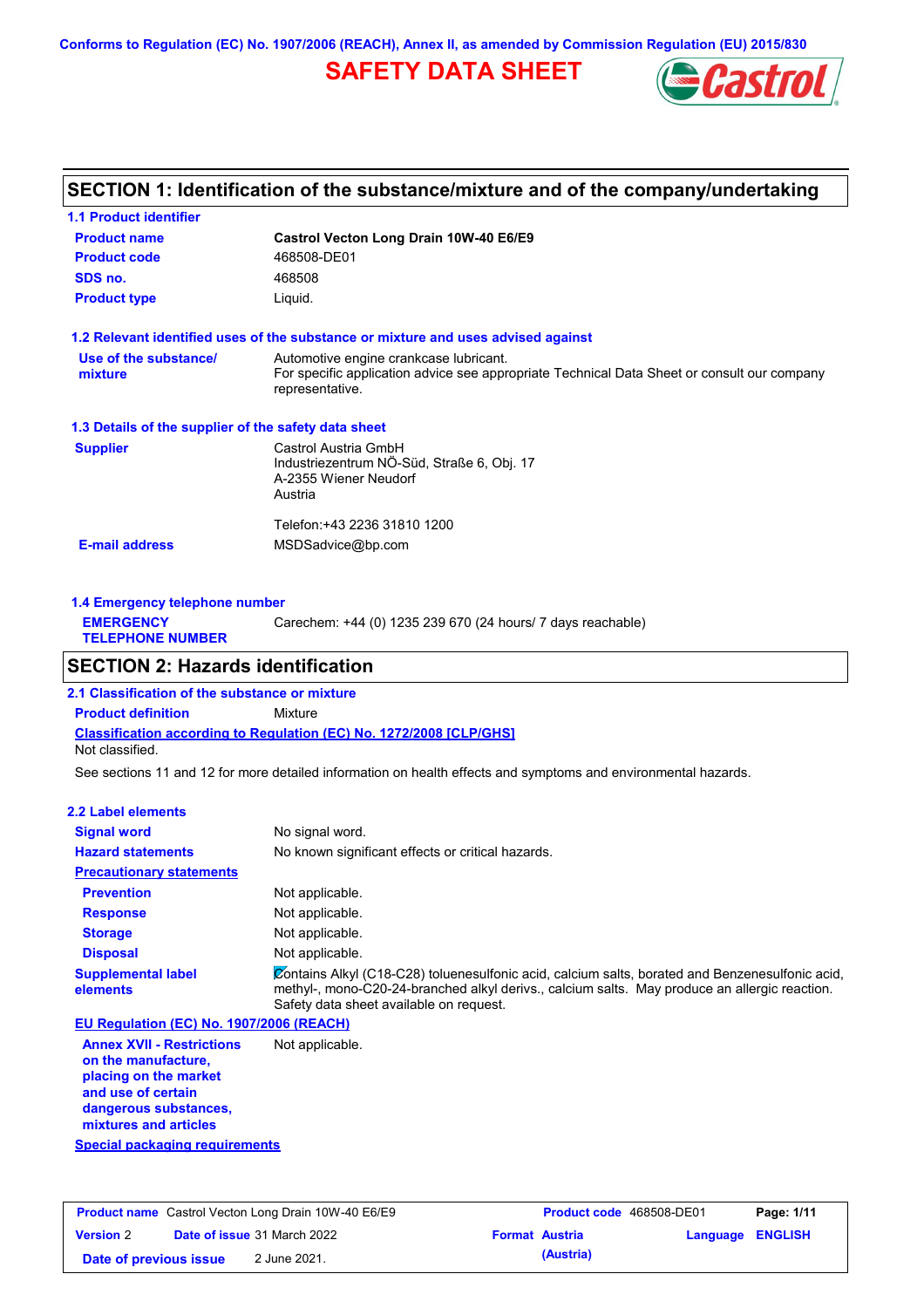# **SECTION 2: Hazards identification**

| <b>Containers to be fitted</b><br>with child-resistant<br>fastenings                                              | Not applicable.                                                                                                                                                                                                          |  |  |  |
|-------------------------------------------------------------------------------------------------------------------|--------------------------------------------------------------------------------------------------------------------------------------------------------------------------------------------------------------------------|--|--|--|
| <b>Tactile warning of danger</b>                                                                                  | Not applicable.                                                                                                                                                                                                          |  |  |  |
| 2.3 Other hazards                                                                                                 |                                                                                                                                                                                                                          |  |  |  |
| <b>Results of PBT and vPvB</b><br>assessment                                                                      | Product does not meet the criteria for PBT or vPvB according to Regulation (EC) No. 1907/2006,<br>Annex XIII.                                                                                                            |  |  |  |
| <b>Product meets the criteria</b><br>for PBT or vPvB according<br>to Regulation (EC) No.<br>1907/2006, Annex XIII | This mixture does not contain any substances that are assessed to be a PBT or a vPvB.                                                                                                                                    |  |  |  |
| Other hazards which do<br>not result in classification                                                            | Defatting to the skin.<br>USED ENGINE OILS<br>Used engine oil may contain hazardous components which have the potential to cause skin<br>cancer.<br>See Toxicological Information, section 11 of this Safety Data Sheet. |  |  |  |

### **SECTION 3: Composition/information on ingredients**

**Mixture** 

### **3.2 Mixtures**

**Product definition**

**Highly refined base oil (IP 346 DMSO extract < 3%). Proprietary performance additives. Product/ingredient % Regulation (EC) No.**

| <b>Product/ingredient</b><br>name                                                               | <b>Identifiers</b>                                                                      | $\%$       | <b>Regulation (EC) No.</b><br>1272/2008 [CLP] | <b>Type</b> |
|-------------------------------------------------------------------------------------------------|-----------------------------------------------------------------------------------------|------------|-----------------------------------------------|-------------|
| reaction mass of isomers of:<br>C7-9-alkyl 3-(3,5-di-tert-butyl-<br>4-hydroxyphenyl) propionate | REACH #: 01-0000015551-76<br>$EC: 406-040-9$<br>CAS: 125643-61-0<br>Index: 607-530-00-7 | ≤3         | Aquatic Chronic 4, H413                       | $[1]$       |
| Alkyl (C18-C28) toluenesulfonic acid,<br>calcium salts, borated                                 | $EC:$ -<br>$CAS: -$                                                                     | ≤0.3       | Skin Sens, 1B, H317<br>Repr. 2, H361d         | $[1]$       |
| Benzenesulfonic acid, methyl-, mono-<br>C20-24-branched alkyl derivs.,                          | CAS: 722503-68-6                                                                        | $\leq 0.3$ | Skin Sens, 1B, H317                           | $[1]$       |

calcium salts

**See Section 16 for the full text of the H statements declared above.**

Type

[1] Substance classified with a health or environmental hazard

[2] Substance with a workplace exposure limit

[3] Substance meets the criteria for PBT according to Regulation (EC) No. 1907/2006, Annex XIII

[4] Substance meets the criteria for vPvB according to Regulation (EC) No. 1907/2006, Annex XIII

[5] Substance of equivalent concern

[6] Additional disclosure due to company policy

Occupational exposure limits, if available, are listed in Section 8.

### **SECTION 4: First aid measures**

| <b>4.1 Description of first aid measures</b> |                                                                                                                                                                                                                                                               |
|----------------------------------------------|---------------------------------------------------------------------------------------------------------------------------------------------------------------------------------------------------------------------------------------------------------------|
| <b>Eye contact</b>                           | In case of contact, immediately flush eyes with plenty of water for at least 15 minutes. Eyelids<br>should be held away from the eyeball to ensure thorough rinsing. Check for and remove any<br>contact lenses. Get medical attention.                       |
| <b>Skin contact</b>                          | Wash skin thoroughly with soap and water or use recognised skin cleanser. Remove<br>contaminated clothing and shoes. Wash clothing before reuse. Clean shoes thoroughly before<br>reuse. Get medical attention if irritation develops.                        |
| <b>Inhalation</b>                            | $\mathbf{F}$ inhaled, remove to fresh air. In case of inhalation of decomposition products in a fire,<br>symptoms may be delayed. The exposed person may need to be kept under medical<br>surveillance for 48 hours. Get medical attention if symptoms occur. |
| <b>Ingestion</b>                             | Do not induce vomiting unless directed to do so by medical personnel. Get medical attention if<br>symptoms occur.                                                                                                                                             |
| <b>Protection of first-aiders</b>            | No action shall be taken involving any personal risk or without suitable training. It may be<br>dangerous to the person providing aid to give mouth-to-mouth resuscitation.                                                                                   |

### **4.2 Most important symptoms and effects, both acute and delayed**

See Section 11 for more detailed information on health effects and symptoms.

|                        | <b>Product name</b> Castrol Vecton Long Drain 10W-40 E6/E9 | <b>Product code</b> 468508-DE01 |                  | Page: 2/11 |
|------------------------|------------------------------------------------------------|---------------------------------|------------------|------------|
| <b>Version 2</b>       | <b>Date of issue 31 March 2022</b>                         | <b>Format Austria</b>           | Language ENGLISH |            |
| Date of previous issue | 2 June 2021.                                               | (Austria)                       |                  |            |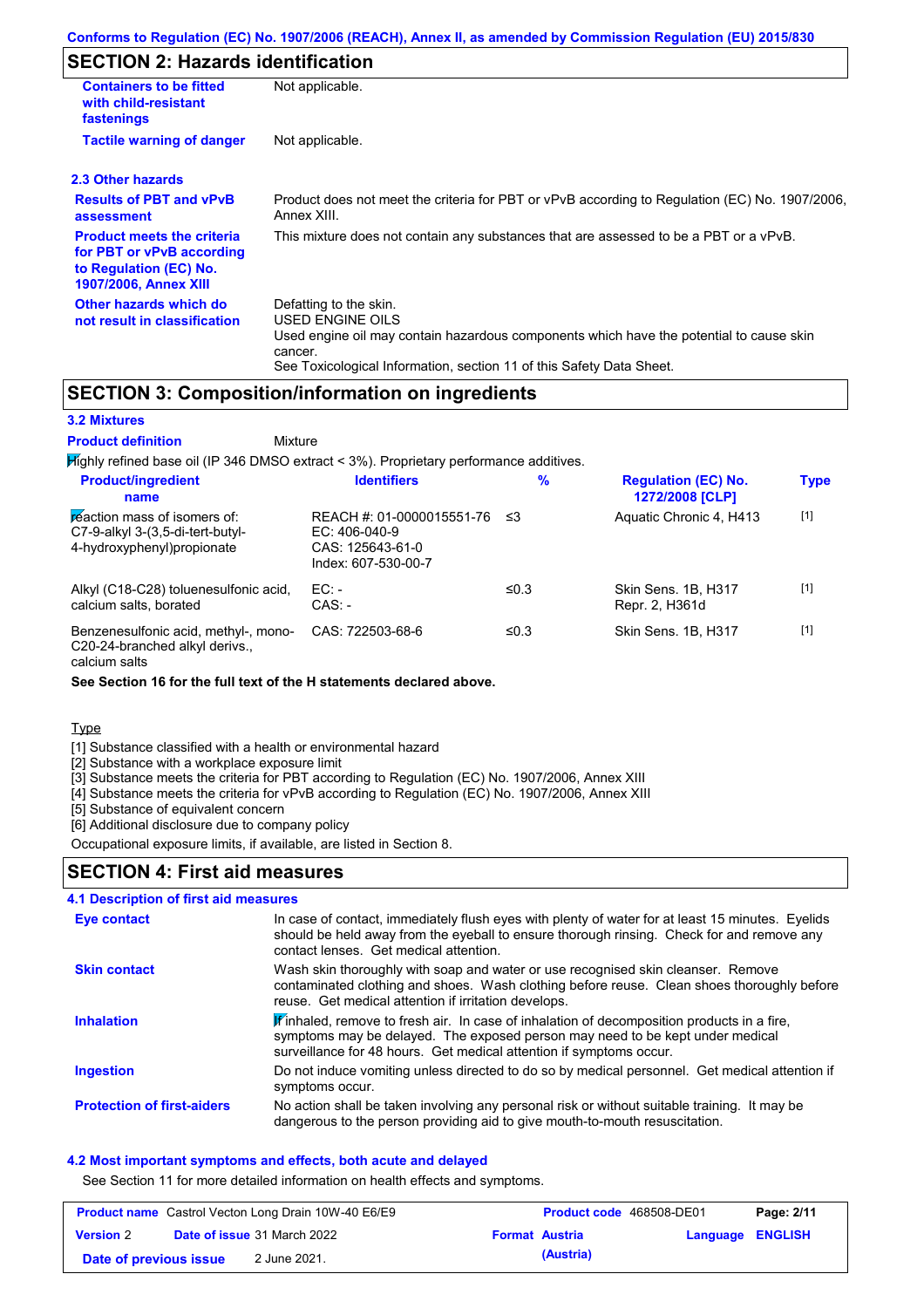# **SECTION 4: First aid measures**

| <b>Inhalation</b>   | Exposure to decomposition products may cause a health hazard. Serious effects may be<br>delayed following exposure. |
|---------------------|---------------------------------------------------------------------------------------------------------------------|
| <b>Ingestion</b>    | No known significant effects or critical hazards.                                                                   |
| <b>Skin contact</b> | Defatting to the skin. May cause skin dryness and irritation.                                                       |
| Eye contact         | No known significant effects or critical hazards.                                                                   |
|                     | Delayed and immediate effects as well as chronic effects from short and long-term exposure                          |
| <b>Inhalation</b>   | Overexposure to the inhalation of airborne droplets or aerosols may cause irritation of the<br>respiratory tract.   |
| <b>Ingestion</b>    | Ingestion of large quantities may cause nausea and diarrhoea.                                                       |
|                     |                                                                                                                     |
| <b>Skin contact</b> | Prolonged or repeated contact can defat the skin and lead to irritation and/or dermatitis.                          |

| <b>Notes to physician</b> | $\overline{Y}$ reatment should in general be symptomatic and directed to relieving any effects. |
|---------------------------|-------------------------------------------------------------------------------------------------|
|                           | In case of inhalation of decomposition products in a fire, symptoms may be delaye               |

tion products in a fire, symptoms may be delayed. The exposed person may need to be kept under medical surveillance for 48 hours.

# **SECTION 5: Firefighting measures**

| 5.1 Extinguishing media                                                                                                                                                                                                       |                                                                                                                                                                                                                                                                                                                                                                   |
|-------------------------------------------------------------------------------------------------------------------------------------------------------------------------------------------------------------------------------|-------------------------------------------------------------------------------------------------------------------------------------------------------------------------------------------------------------------------------------------------------------------------------------------------------------------------------------------------------------------|
| <b>Suitable extinguishing</b><br>media                                                                                                                                                                                        | In case of fire, use foam, dry chemical or carbon dioxide extinguisher or spray.                                                                                                                                                                                                                                                                                  |
| <b>Unsuitable extinguishing</b><br>media                                                                                                                                                                                      | Do not use water jet. The use of a water jet may cause the fire to spread by splashing the<br>burning product.                                                                                                                                                                                                                                                    |
| 5.2 Special hazards arising from the substance or mixture                                                                                                                                                                     |                                                                                                                                                                                                                                                                                                                                                                   |
| <b>Hazards from the</b><br>substance or mixture                                                                                                                                                                               | In a fire or if heated, a pressure increase will occur and the container may burst.                                                                                                                                                                                                                                                                               |
| $\emptyset$ combustion products may include the following:<br><b>Hazardous combustion</b><br>carbon oxides (CO, CO <sub>2</sub> ) (carbon monoxide, carbon dioxide)<br>products<br>nitrogen oxides (NO, NO <sub>2</sub> etc.) |                                                                                                                                                                                                                                                                                                                                                                   |
| 5.3 Advice for firefighters                                                                                                                                                                                                   |                                                                                                                                                                                                                                                                                                                                                                   |
| <b>Special precautions for</b><br>fire-fighters                                                                                                                                                                               | No action shall be taken involving any personal risk or without suitable training. Promptly<br>isolate the scene by removing all persons from the vicinity of the incident if there is a fire.                                                                                                                                                                    |
| <b>Special protective</b><br>equipment for fire-fighters                                                                                                                                                                      | Fire-fighters should wear appropriate protective equipment and self-contained breathing<br>apparatus (SCBA) with a full face-piece operated in positive pressure mode. Clothing for fire-<br>fighters (including helmets, protective boots and gloves) conforming to European standard EN<br>469 will provide a basic level of protection for chemical incidents. |

# **SECTION 6: Accidental release measures**

### **6.1 Personal precautions, protective equipment and emergency procedures**

| For non-emergency<br>personnel                           | No action shall be taken involving any personal risk or without suitable training. Evacuate<br>surrounding areas. Keep unnecessary and unprotected personnel from entering. Do not touch<br>or walk through spilt material. Floors may be slippery; use care to avoid falling. Put on<br>appropriate personal protective equipment.                                                  |
|----------------------------------------------------------|--------------------------------------------------------------------------------------------------------------------------------------------------------------------------------------------------------------------------------------------------------------------------------------------------------------------------------------------------------------------------------------|
| For emergency responders                                 | Entry into a confined space or poorly ventilated area contaminated with vapour, mist or fume is<br>extremely hazardous without the correct respiratory protective equipment and a safe system of<br>work. Wear self-contained breathing apparatus. Wear a suitable chemical protective suit.<br>Chemical resistant boots. See also the information in "For non-emergency personnel". |
| <b>6.2 Environmental</b><br><b>precautions</b>           | Avoid dispersal of spilt material and runoff and contact with soil, waterways, drains and sewers.<br>Inform the relevant authorities if the product has caused environmental pollution (sewers,<br>waterways, soil or air).                                                                                                                                                          |
| 6.3 Methods and material for containment and cleaning up |                                                                                                                                                                                                                                                                                                                                                                                      |

#### **iment and cleaning up**

Stop leak if without risk. Move containers from spill area. Absorb with an inert material and place in an appropriate waste disposal container. Dispose of via a licensed waste disposal contractor. **Small spill**

| <b>Product name</b> Castrol Vecton Long Drain 10W-40 E6/E9 |  |                                    | <b>Product code</b> 468508-DE01 | Page: 3/11 |                  |  |
|------------------------------------------------------------|--|------------------------------------|---------------------------------|------------|------------------|--|
| <b>Version 2</b>                                           |  | <b>Date of issue 31 March 2022</b> | <b>Format Austria</b>           |            | Language ENGLISH |  |
| Date of previous issue                                     |  | 2 June 2021.                       |                                 | (Austria)  |                  |  |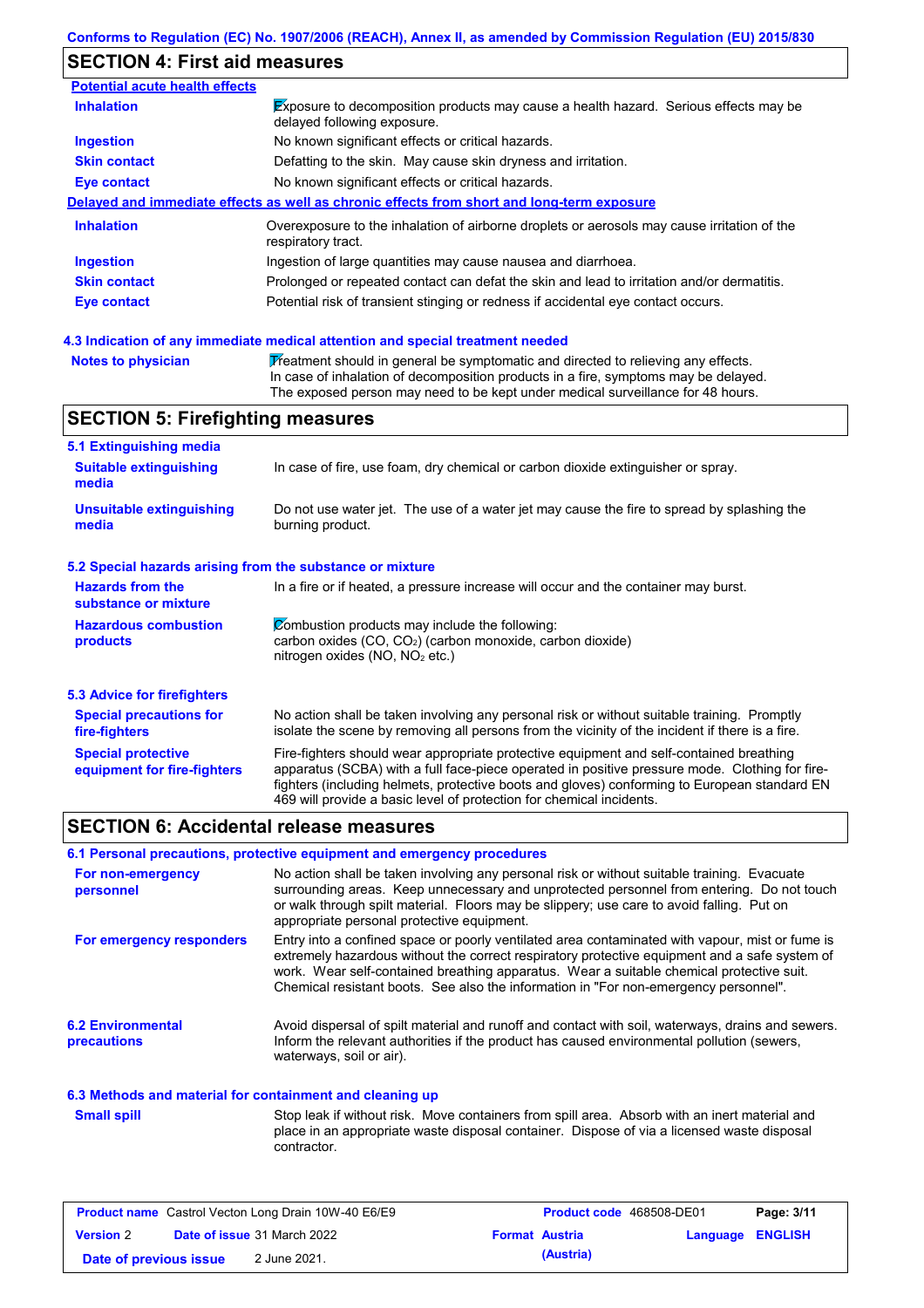### **SECTION 6: Accidental release measures**

| Large spill                               | Stop leak if without risk. Move containers from spill area. Prevent entry into sewers, water<br>courses, basements or confined areas. Contain and collect spillage with non-combustible,<br>absorbent material e.g. sand, earth, vermiculite or diatomaceous earth and place in container<br>for disposal according to local regulations. Dispose of via a licensed waste disposal contractor. |
|-------------------------------------------|------------------------------------------------------------------------------------------------------------------------------------------------------------------------------------------------------------------------------------------------------------------------------------------------------------------------------------------------------------------------------------------------|
| 6.4 Reference to other<br><b>sections</b> | See Section 1 for emergency contact information.<br>See Section 5 for firefighting measures.<br>See Section 8 for information on appropriate personal protective equipment.<br>See Section 12 for environmental precautions.<br>See Section 13 for additional waste treatment information.                                                                                                     |

# **SECTION 7: Handling and storage**

| 7.1 Precautions for safe handling                                                    |                                                                                                                                                                                                                                                                                                                                                                                                                                                                                          |
|--------------------------------------------------------------------------------------|------------------------------------------------------------------------------------------------------------------------------------------------------------------------------------------------------------------------------------------------------------------------------------------------------------------------------------------------------------------------------------------------------------------------------------------------------------------------------------------|
| <b>Protective measures</b>                                                           | Put on appropriate personal protective equipment.                                                                                                                                                                                                                                                                                                                                                                                                                                        |
| <b>Advice on general</b><br>occupational hygiene                                     | Eating, drinking and smoking should be prohibited in areas where this material is handled,<br>stored and processed. Wash thoroughly after handling. Remove contaminated clothing and<br>protective equipment before entering eating areas. See also Section 8 for additional<br>information on hygiene measures.                                                                                                                                                                         |
| <b>7.2 Conditions for safe</b><br>storage, including any<br><b>incompatibilities</b> | Store in accordance with local requlations. Store in a dry, cool and well-ventilated area, away<br>from incompatible materials (see Section 10). Keep away from heat and direct sunlight. Keep<br>container tightly closed and sealed until ready for use. Containers that have been opened must<br>be carefully resealed and kept upright to prevent leakage. Store and use only in equipment/<br>containers designed for use with this product. Do not store in unlabelled containers. |
| <b>Not suitable</b>                                                                  | Prolonged exposure to elevated temperature.                                                                                                                                                                                                                                                                                                                                                                                                                                              |
| 7.3 Specific end use(s)                                                              |                                                                                                                                                                                                                                                                                                                                                                                                                                                                                          |
| <b>Recommendations</b>                                                               | See section 1.2 and Exposure scenarios in annex, if applicable.                                                                                                                                                                                                                                                                                                                                                                                                                          |

### **SECTION 8: Exposure controls/personal protection**

#### **8.1 Control parameters**

#### **Occupational exposure limits** No exposure limit value known.

Whilst specific OELs for certain components may be shown in this section, other components may be present in any mist, vapour or dust produced. Therefore, the specific OELs may not be applicable to the product as a whole and are provided for guidance only.

**Recommended monitoring procedures** If this product contains ingredients with exposure limits, personal, workplace atmosphere or biological monitoring may be required to determine the effectiveness of the ventilation or other control measures and/or the necessity to use respiratory protective equipment. Reference should be made to monitoring standards, such as the following: European Standard EN 689 (Workplace atmospheres - Guidance for the assessment of exposure by inhalation to chemical agents for comparison with limit values and measurement strategy) European Standard EN 14042 (Workplace atmospheres - Guide for the application and use of procedures for the assessment of exposure to chemical and biological agents) European Standard EN 482 (Workplace atmospheres - General requirements for the performance of procedures for the measurement of chemical agents) Reference to national guidance documents for methods for the determination of hazardous substances will also be required.

### **Derived No Effect Level**

No DNELs/DMELs available.

### **Predicted No Effect Concentration**

No PNECs available

| <b>8.2 Exposure controls</b>                               |                                                                                                                                                                                                                                                                                                                                                                                                                                                                                                                                                                                                                                                                                                                                                                                                                                                                                                                                                                                                         |
|------------------------------------------------------------|---------------------------------------------------------------------------------------------------------------------------------------------------------------------------------------------------------------------------------------------------------------------------------------------------------------------------------------------------------------------------------------------------------------------------------------------------------------------------------------------------------------------------------------------------------------------------------------------------------------------------------------------------------------------------------------------------------------------------------------------------------------------------------------------------------------------------------------------------------------------------------------------------------------------------------------------------------------------------------------------------------|
| <b>Appropriate engineering</b><br>controls                 | Provide exhaust ventilation or other engineering controls to keep the relevant airborne<br>concentrations below their respective occupational exposure limits.<br>All activities involving chemicals should be assessed for their risks to health, to ensure<br>exposures are adequately controlled. Personal protective equipment should only be considered<br>after other forms of control measures (e.g. engineering controls) have been suitably evaluated.<br>Personal protective equipment should conform to appropriate standards, be suitable for use, be<br>kept in good condition and properly maintained.<br>Your supplier of personal protective equipment should be consulted for advice on selection and<br>appropriate standards. For further information contact your national organisation for standards.<br>The final choice of protective equipment will depend upon a risk assessment. It is important to<br>ensure that all items of personal protective equipment are compatible. |
| Individual protection measures                             |                                                                                                                                                                                                                                                                                                                                                                                                                                                                                                                                                                                                                                                                                                                                                                                                                                                                                                                                                                                                         |
| <b>Broduct name</b> Castrol Vector Long Drain 10ML40 EG/EQ | $D2Q2$ , $A/44$<br><b>Droduct code</b> AGREOR DE01                                                                                                                                                                                                                                                                                                                                                                                                                                                                                                                                                                                                                                                                                                                                                                                                                                                                                                                                                      |

| <b>Product name</b> Castrol Vecton Long Drain 10W-40 E6/E9 |  |                                    | <b>Product code</b> 468508-DE01 | Page: 4/11            |                         |  |
|------------------------------------------------------------|--|------------------------------------|---------------------------------|-----------------------|-------------------------|--|
| <b>Version 2</b>                                           |  | <b>Date of issue 31 March 2022</b> |                                 | <b>Format Austria</b> | <b>Language ENGLISH</b> |  |
| Date of previous issue                                     |  | 2 June 2021.                       |                                 | (Austria)             |                         |  |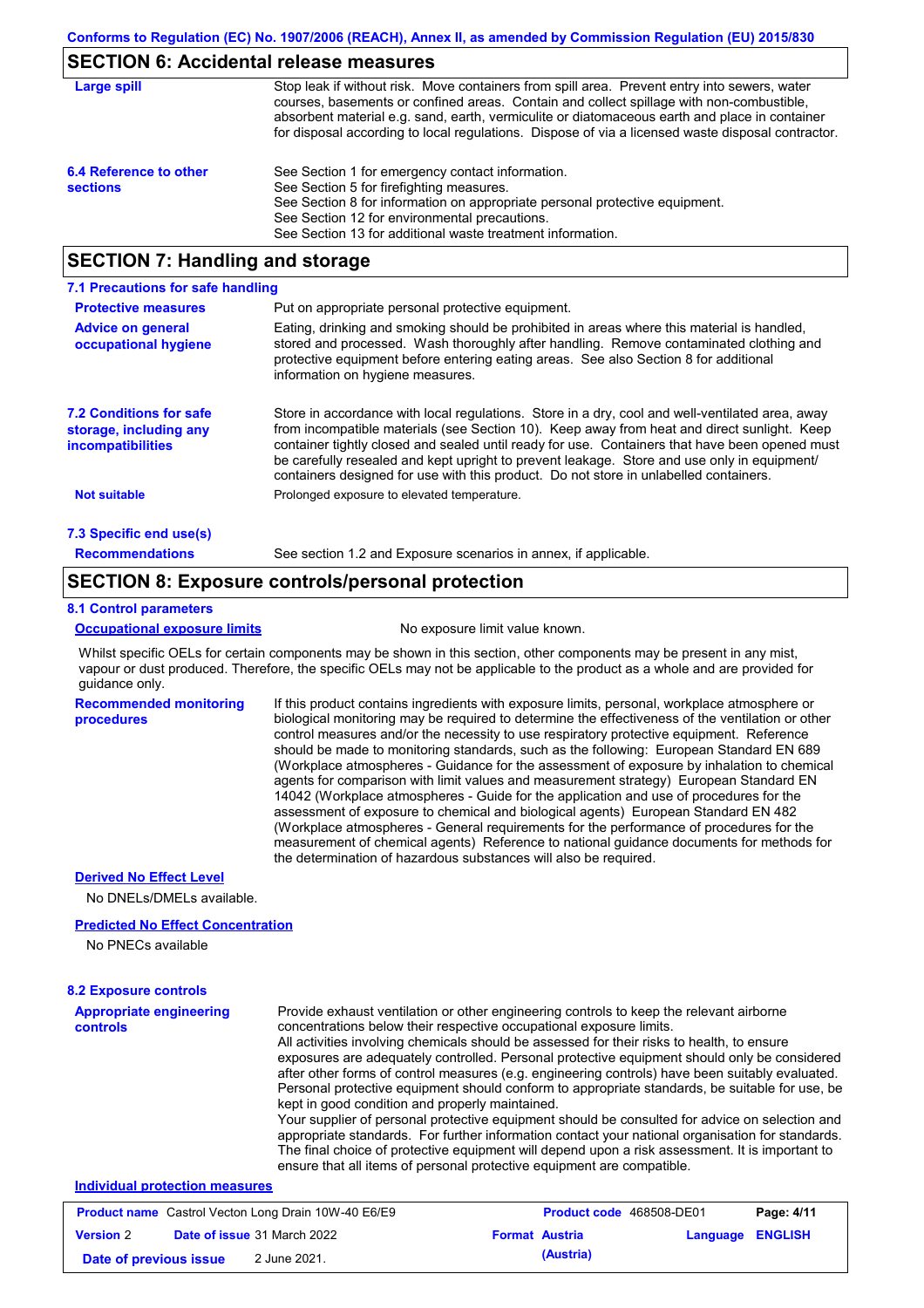# **SECTION 8: Exposure controls/personal protection**

| <b>Hygiene measures</b>                              | Wash hands, forearms and face thoroughly after handling chemical products, before eating,<br>smoking and using the lavatory and at the end of the working period. Ensure that eyewash<br>stations and safety showers are close to the workstation location.                                                                                                                                                                                                                                                                                                                                                                                       |
|------------------------------------------------------|---------------------------------------------------------------------------------------------------------------------------------------------------------------------------------------------------------------------------------------------------------------------------------------------------------------------------------------------------------------------------------------------------------------------------------------------------------------------------------------------------------------------------------------------------------------------------------------------------------------------------------------------------|
| <b>Respiratory protection</b>                        | In case of insufficient ventilation, wear suitable respiratory equipment.<br>The correct choice of respiratory protection depends upon the chemicals being handled, the<br>conditions of work and use, and the condition of the respiratory equipment. Safety procedures<br>should be developed for each intended application. Respiratory protection equipment should<br>therefore be chosen in consultation with the supplier/manufacturer and with a full assessment<br>of the working conditions.                                                                                                                                             |
| <b>Eye/face protection</b><br><b>Skin protection</b> | Safety glasses with side shields.                                                                                                                                                                                                                                                                                                                                                                                                                                                                                                                                                                                                                 |
| <b>Hand protection</b>                               | <b>General Information:</b>                                                                                                                                                                                                                                                                                                                                                                                                                                                                                                                                                                                                                       |
|                                                      | Because specific work environments and material handling practices vary, safety procedures<br>should be developed for each intended application. The correct choice of protective gloves<br>depends upon the chemicals being handled, and the conditions of work and use. Most gloves<br>provide protection for only a limited time before they must be discarded and replaced (even the<br>best chemically resistant gloves will break down after repeated chemical exposures).                                                                                                                                                                  |
|                                                      | Gloves should be chosen in consultation with the supplier / manufacturer and taking account of<br>a full assessment of the working conditions.                                                                                                                                                                                                                                                                                                                                                                                                                                                                                                    |
|                                                      | Recommended: Nitrile gloves.<br><b>Breakthrough time:</b>                                                                                                                                                                                                                                                                                                                                                                                                                                                                                                                                                                                         |
|                                                      | Breakthrough time data are generated by glove manufacturers under laboratory test conditions<br>and represent how long a glove can be expected to provide effective permeation resistance. It<br>is important when following breakthrough time recommendations that actual workplace<br>conditions are taken into account. Always consult with your glove supplier for up-to-date<br>technical information on breakthrough times for the recommended glove type.<br>Our recommendations on the selection of gloves are as follows:                                                                                                                |
|                                                      | Continuous contact:                                                                                                                                                                                                                                                                                                                                                                                                                                                                                                                                                                                                                               |
|                                                      | Gloves with a minimum breakthrough time of 240 minutes, or >480 minutes if suitable gloves<br>can be obtained.<br>If suitable gloves are not available to offer that level of protection, gloves with shorter<br>breakthrough times may be acceptable as long as appropriate glove maintenance and<br>replacement regimes are determined and adhered to.                                                                                                                                                                                                                                                                                          |
|                                                      | Short-term / splash protection:                                                                                                                                                                                                                                                                                                                                                                                                                                                                                                                                                                                                                   |
|                                                      | Recommended breakthrough times as above.<br>It is recognised that for short-term, transient exposures, gloves with shorter breakthrough times<br>may commonly be used. Therefore, appropriate maintenance and replacement regimes must<br>be determined and rigorously followed.                                                                                                                                                                                                                                                                                                                                                                  |
|                                                      | <b>Glove Thickness:</b>                                                                                                                                                                                                                                                                                                                                                                                                                                                                                                                                                                                                                           |
|                                                      | For general applications, we recommend gloves with a thickness typically greater than 0.35 mm.                                                                                                                                                                                                                                                                                                                                                                                                                                                                                                                                                    |
|                                                      | It should be emphasised that glove thickness is not necessarily a good predictor of glove<br>resistance to a specific chemical, as the permeation efficiency of the glove will be dependent<br>on the exact composition of the glove material. Therefore, glove selection should also be based<br>on consideration of the task requirements and knowledge of breakthrough times.<br>Glove thickness may also vary depending on the glove manufacturer, the glove type and the<br>glove model. Therefore, the manufacturers' technical data should always be taken into account<br>to ensure selection of the most appropriate glove for the task. |
|                                                      | Note: Depending on the activity being conducted, gloves of varying thickness may be required<br>for specific tasks. For example:                                                                                                                                                                                                                                                                                                                                                                                                                                                                                                                  |
|                                                      | • Thinner gloves (down to 0.1 mm or less) may be required where a high degree of manual<br>dexterity is needed. However, these gloves are only likely to give short duration protection and<br>would normally be just for single use applications, then disposed of.                                                                                                                                                                                                                                                                                                                                                                              |
|                                                      | • Thicker gloves (up to 3 mm or more) may be required where there is a mechanical (as well<br>as a chemical) risk i.e. where there is abrasion or puncture potential.                                                                                                                                                                                                                                                                                                                                                                                                                                                                             |

| <b>Product name</b> Castrol Vecton Long Drain 10W-40 E6/E9 |  |                                    | <b>Product code</b> 468508-DE01 | Page: 5/11            |                         |  |
|------------------------------------------------------------|--|------------------------------------|---------------------------------|-----------------------|-------------------------|--|
| <b>Version 2</b>                                           |  | <b>Date of issue 31 March 2022</b> |                                 | <b>Format Austria</b> | <b>Language ENGLISH</b> |  |
| Date of previous issue                                     |  | 2 June 2021.                       |                                 | (Austria)             |                         |  |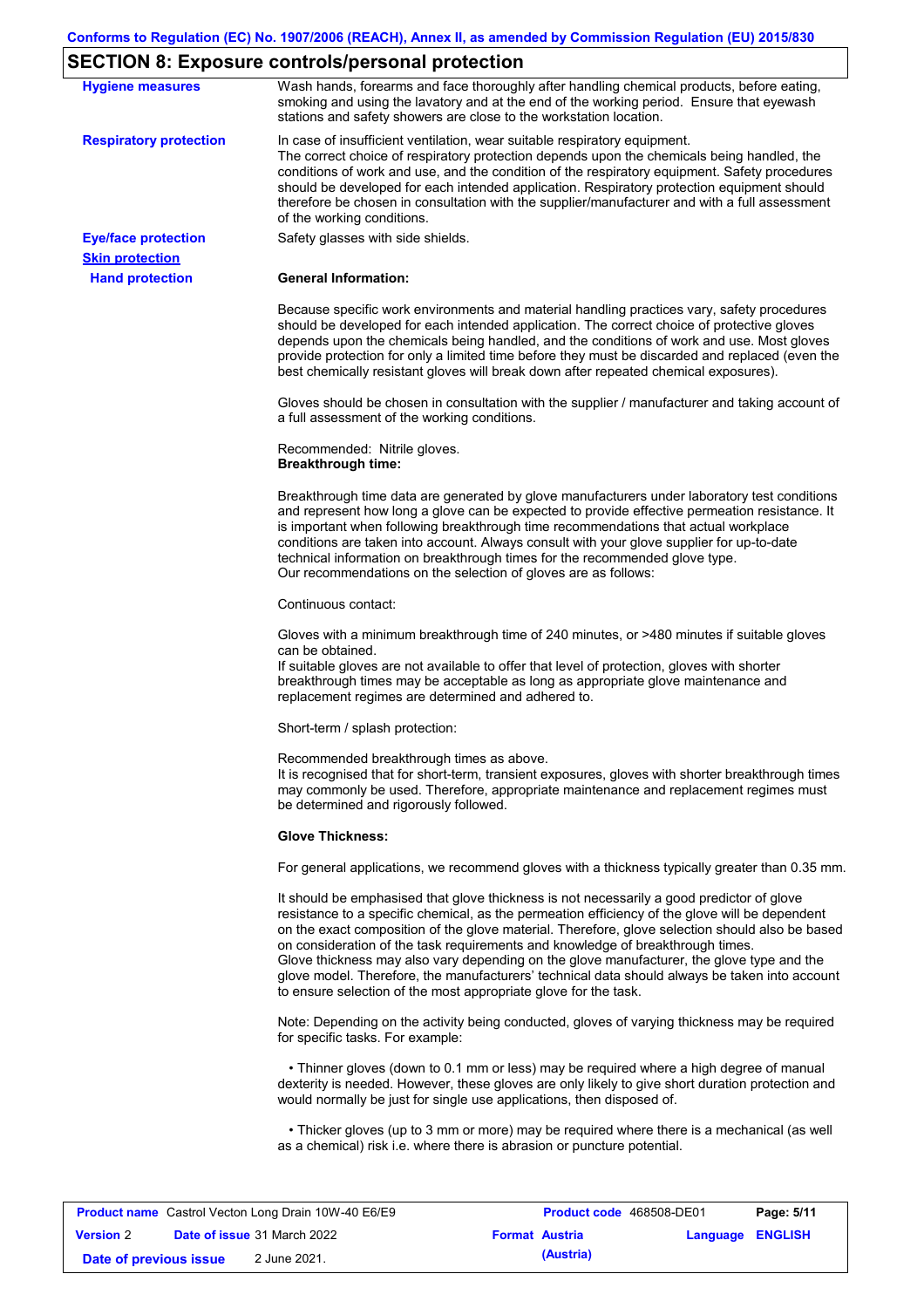# **SECTION 8: Exposure controls/personal protection**

| <b>Skin and body</b>                             | Use of protective clothing is good industrial practice.<br>Personal protective equipment for the body should be selected based on the task being<br>performed and the risks involved and should be approved by a specialist before handling this<br>product.<br>Cotton or polyester/cotton overalls will only provide protection against light superficial<br>contamination that will not soak through to the skin. Overalls should be laundered on a regular<br>basis. When the risk of skin exposure is high (e.g. when cleaning up spillages or if there is a<br>risk of splashing) then chemical resistant aprons and/or impervious chemical suits and boots<br>will be required. |
|--------------------------------------------------|---------------------------------------------------------------------------------------------------------------------------------------------------------------------------------------------------------------------------------------------------------------------------------------------------------------------------------------------------------------------------------------------------------------------------------------------------------------------------------------------------------------------------------------------------------------------------------------------------------------------------------------------------------------------------------------|
| <b>Refer to standards:</b>                       | Respiratory protection: EN 529<br>Gloves: EN 420, EN 374<br>Eye protection: EN 166<br>Filtering half-mask: EN 149<br>Filtering half-mask with valve: EN 405<br>Half-mask: EN 140 plus filter<br>Full-face mask: EN 136 plus filter<br>Particulate filters: EN 143<br>Gas/combined filters: EN 14387                                                                                                                                                                                                                                                                                                                                                                                   |
| <b>Environmental exposure</b><br><b>controls</b> | Emissions from ventilation or work process equipment should be checked to ensure they<br>comply with the requirements of environmental protection legislation. In some cases, fume<br>scrubbers, filters or engineering modifications to the process equipment will be necessary to<br>reduce emissions to acceptable levels.                                                                                                                                                                                                                                                                                                                                                         |

# **SECTION 9: Physical and chemical properties**

The conditions of measurement of all properties are at standard temperature and pressure unless otherwise indicated.

### **9.1 Information on basic physical and chemical properties**

| <b>Appearance</b>                                      |                                            |
|--------------------------------------------------------|--------------------------------------------|
| <b>Physical state</b>                                  | Liguid.                                    |
| <b>Colour</b>                                          | Amber.                                     |
| <b>Odour</b>                                           | Not available.                             |
| <b>Odour threshold</b>                                 | Not available.                             |
| рH                                                     | Not applicable.                            |
| <b>Melting point/freezing point</b>                    | Not available.                             |
| <b>Initial boiling point and boiling</b><br>range      | Not available.                             |
| <b>Pour point</b>                                      | -42 °C                                     |
| <b>Flash point</b>                                     | Closed cup: 200°C (392°F) [Pensky-Martens] |
| <b>Evaporation rate</b>                                | Not available.                             |
| <b>Flammability (solid, gas)</b>                       | Not available.                             |
| <b>Upper/lower flammability or</b><br>explosive limits | Not available.                             |
| <b>Vapour pressure</b>                                 | Not available.                             |

| <b>TUPOUL PLOSSUIG</b>                                     | i vul avaliaulu.                                                               |           |         |                         |          |                          |                |  |  |
|------------------------------------------------------------|--------------------------------------------------------------------------------|-----------|---------|-------------------------|----------|--------------------------|----------------|--|--|
|                                                            |                                                                                |           |         | Vapour Pressure at 20°C |          | Vapour pressure at 50°C  |                |  |  |
|                                                            | <b>Ingredient name</b>                                                         | mm Hg kPa |         | <b>Method</b>           | mm<br>Hg | kPa                      | <b>Method</b>  |  |  |
|                                                            | Distillates (petroleum),<br>hydrotreated heavy<br>paraffinic                   | < 0.08    | < 0.011 | <b>ASTM D 5191</b>      |          |                          |                |  |  |
|                                                            | Lubricating oils<br>(petroleum), C20-50,<br>hydrotreated neutral oil-<br>based | < 0.08    | < 0.011 | <b>ASTM D 5191</b>      |          |                          |                |  |  |
|                                                            | Distillates (petroleum),<br>solvent-dewaxed<br>heavy paraffinic                | < 0.08    | < 0.011 | <b>ASTM D 5191</b>      |          |                          |                |  |  |
|                                                            | Distillates (petroleum),<br>hydrotreated light<br>paraffinic                   | < 0.08    | < 0.011 | <b>ASTM D 5191</b>      |          |                          |                |  |  |
| <b>Vapour density</b>                                      | Not available.                                                                 |           |         |                         |          |                          |                |  |  |
| <b>Relative density</b>                                    | Not available.                                                                 |           |         |                         |          |                          |                |  |  |
| <b>Density</b>                                             | $<$ 1000 kg/m <sup>3</sup> (<1 g/cm <sup>3</sup> ) at 15 <sup>°</sup> C        |           |         |                         |          |                          |                |  |  |
| <b>Solubility(ies)</b>                                     | insoluble in water.                                                            |           |         |                         |          |                          |                |  |  |
| <b>Product name</b> Castrol Vecton Long Drain 10W-40 E6/E9 |                                                                                |           |         |                         |          | Product code 468508-DE01 | Page: 6/11     |  |  |
| <b>Version 2</b><br>Date of issue 31 March 2022            |                                                                                |           |         | <b>Format Austria</b>   |          | Language                 | <b>ENGLISH</b> |  |  |
| Date of previous issue                                     | 2 June 2021.                                                                   |           |         | (Austria)               |          |                          |                |  |  |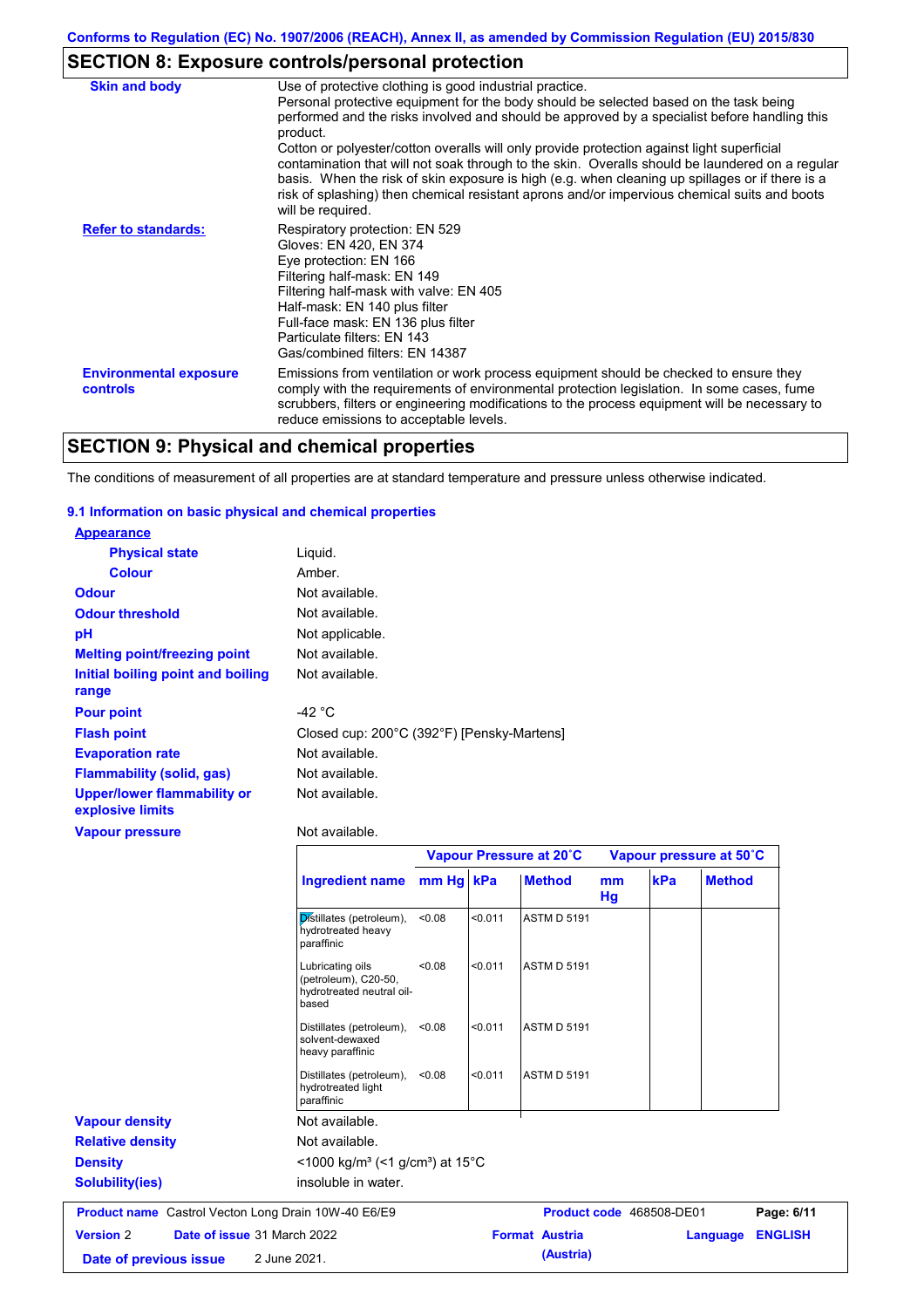# **SECTION 9: Physical and chemical properties**

| <b>Partition coefficient: n-octanol/</b><br>water | Not applicable.                                                                                                                             |     |     |               |  |
|---------------------------------------------------|---------------------------------------------------------------------------------------------------------------------------------------------|-----|-----|---------------|--|
| <b>Auto-ignition temperature</b>                  | <b>Ingredient name</b>                                                                                                                      | °C  | °F  | <b>Method</b> |  |
|                                                   | reaction mass of isomers of:<br>C7-9-alkyl 3-(3,5-di-tert-butyl-<br>4-hydroxyphenyl) propionate                                             | 365 | 689 |               |  |
| <b>Decomposition temperature</b>                  | Not available.                                                                                                                              |     |     |               |  |
| <b>Viscosity</b>                                  | Kinematic: 99.3 mm <sup>2</sup> /s (99.3 cSt) at $40^{\circ}$ C<br>Kinematic: 13.65 to 14.7 mm <sup>2</sup> /s (13.65 to 14.7 cSt) at 100°C |     |     |               |  |
| <b>Explosive properties</b>                       | Not available.                                                                                                                              |     |     |               |  |
| <b>Oxidising properties</b>                       | Not available.                                                                                                                              |     |     |               |  |
| <b>Particle characteristics</b>                   |                                                                                                                                             |     |     |               |  |
| <b>Median particle size</b>                       | Mot applicable.                                                                                                                             |     |     |               |  |
| 9.2 Other information                             |                                                                                                                                             |     |     |               |  |
| No additional information.                        |                                                                                                                                             |     |     |               |  |

# **SECTION 10: Stability and reactivity**

| <b>10.1 Reactivity</b>                            | No specific test data available for this product. Refer to Conditions to avoid and Incompatible<br>materials for additional information.                                |
|---------------------------------------------------|-------------------------------------------------------------------------------------------------------------------------------------------------------------------------|
| <b>10.2 Chemical stability</b>                    | The product is stable.                                                                                                                                                  |
| <b>10.3 Possibility of</b><br>hazardous reactions | Under normal conditions of storage and use, hazardous reactions will not occur.<br>Under normal conditions of storage and use, hazardous polymerisation will not occur. |
| <b>10.4 Conditions to avoid</b>                   | Avoid all possible sources of ignition (spark or flame).                                                                                                                |
| 10.5 Incompatible materials                       | Reactive or incompatible with the following materials: oxidising materials.                                                                                             |
| <b>10.6 Hazardous</b><br>decomposition products   | Under normal conditions of storage and use, hazardous decomposition products should not be<br>produced.                                                                 |

# **SECTION 11: Toxicological information**

| 11.1 Information on toxicological effects                  |                                                                                                                     |
|------------------------------------------------------------|---------------------------------------------------------------------------------------------------------------------|
| <b>Acute toxicity estimates</b>                            |                                                                                                                     |
| Not available.                                             |                                                                                                                     |
| <b>Information on likely</b><br>routes of exposure         | Routes of entry anticipated: Dermal, Inhalation.                                                                    |
| <b>Potential acute health effects</b>                      |                                                                                                                     |
| <b>Inhalation</b>                                          | Exposure to decomposition products may cause a health hazard. Serious effects may be<br>delayed following exposure. |
| <b>Ingestion</b>                                           | No known significant effects or critical hazards.                                                                   |
| <b>Skin contact</b>                                        | Defatting to the skin. May cause skin dryness and irritation.                                                       |
| <b>Eye contact</b>                                         | No known significant effects or critical hazards.                                                                   |
|                                                            | Symptoms related to the physical, chemical and toxicological characteristics                                        |
| <b>Inhalation</b>                                          | No specific data.                                                                                                   |
| <b>Ingestion</b>                                           | No specific data.                                                                                                   |
| <b>Skin contact</b>                                        | Adverse symptoms may include the following:<br><i>irritation</i><br>dryness<br>cracking                             |
| <b>Eye contact</b>                                         | No specific data.                                                                                                   |
|                                                            | Delayed and immediate effects as well as chronic effects from short and long-term exposure                          |
| <b>Inhalation</b>                                          | Overexposure to the inhalation of airborne droplets or aerosols may cause irritation of the<br>respiratory tract.   |
| <b>Ingestion</b>                                           | Ingestion of large quantities may cause nausea and diarrhoea.                                                       |
| <b>Skin contact</b>                                        | Prolonged or repeated contact can defat the skin and lead to irritation and/or dermatitis.                          |
| <b>Product name</b> Castrol Vecton Long Drain 10W-40 E6/E9 | Product code 468508-DE01<br>Page: 7/11                                                                              |
| <b>Version 2</b>                                           | Date of issue 31 March 2022<br><b>Format Austria</b><br><b>ENGLISH</b><br>Language                                  |
| Date of previous issue                                     | (Austria)<br>2 June 2021.                                                                                           |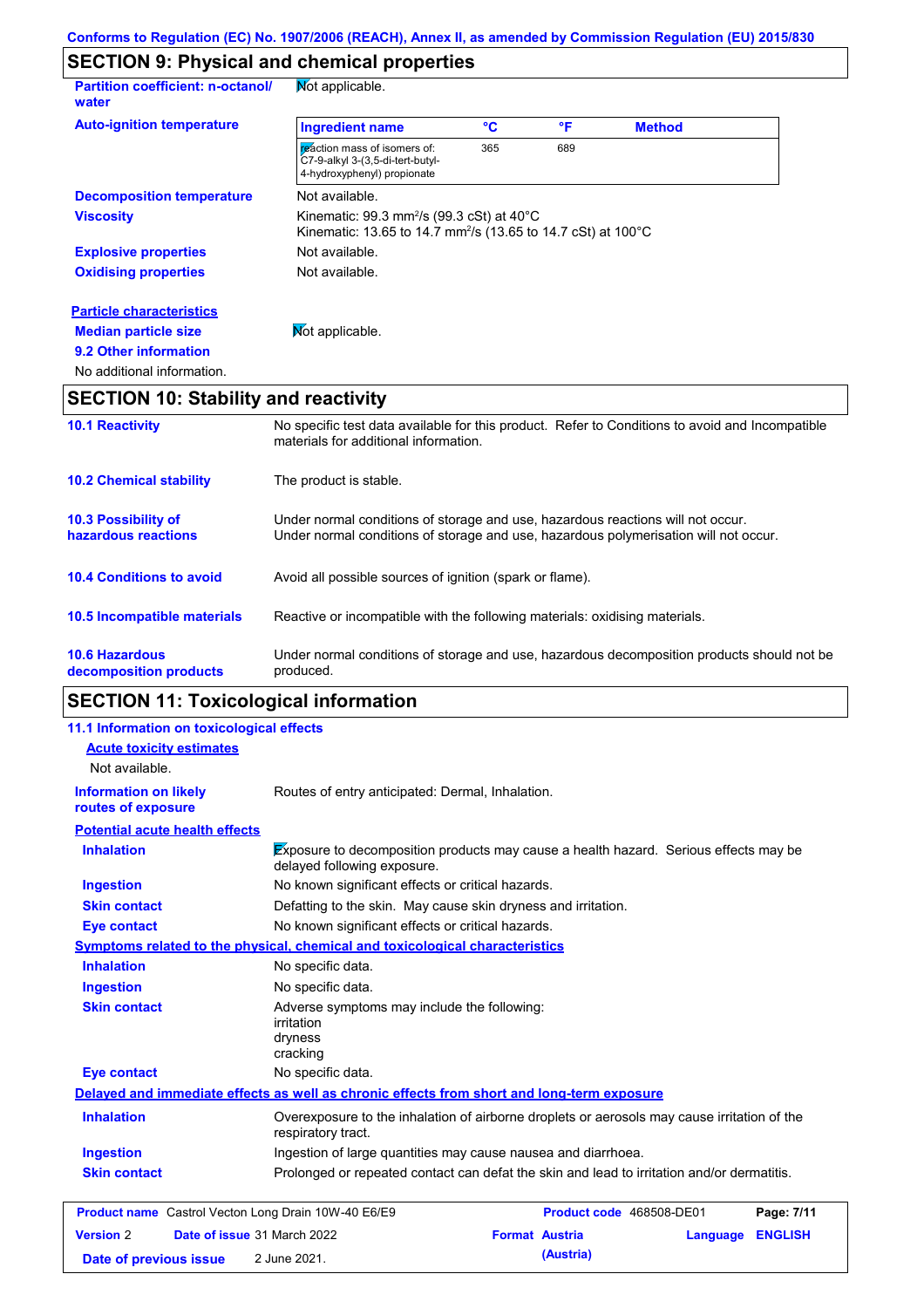# **SECTION 11: Toxicological information**

| <b>Eye contact</b>                      | Potential risk of transient stinging or redness if accidental eye contact occurs.                                                                                                                                                                                                                                                                                                                        |
|-----------------------------------------|----------------------------------------------------------------------------------------------------------------------------------------------------------------------------------------------------------------------------------------------------------------------------------------------------------------------------------------------------------------------------------------------------------|
| <b>Potential chronic health effects</b> |                                                                                                                                                                                                                                                                                                                                                                                                          |
| <b>General</b>                          | USED ENGINE OILS<br>Combustion products resulting from the operation of internal combustion engines contaminate<br>engine oils during use. Used engine oil may contain hazardous components which have the<br>potential to cause skin cancer. Frequent or prolonged contact with all types and makes of used<br>engine oil must therefore be avoided and a high standard of personal hygiene maintained. |
| <b>Carcinogenicity</b>                  | No known significant effects or critical hazards.                                                                                                                                                                                                                                                                                                                                                        |
| <b>Mutagenicity</b>                     | No known significant effects or critical hazards.                                                                                                                                                                                                                                                                                                                                                        |
| <b>Developmental effects</b>            | No known significant effects or critical hazards.                                                                                                                                                                                                                                                                                                                                                        |
| <b>Fertility effects</b>                | No known significant effects or critical hazards.                                                                                                                                                                                                                                                                                                                                                        |

# **SECTION 12: Ecological information**

**12.1 Toxicity Environmental hazards** Not classified as dangerous

### **12.2 Persistence and degradability**

Expected to be biodegradable.

### **12.3 Bioaccumulative potential**

This product is not expected to bioaccumulate through food chains in the environment.

| <b>12.4 Mobility in soil</b>                                  |                                                                      |
|---------------------------------------------------------------|----------------------------------------------------------------------|
| <b>Soil/water partition</b><br>coefficient (K <sub>oc</sub> ) | Not available.                                                       |
| <b>Mobility</b>                                               | Spillages may penetrate the soil causing ground water contamination. |

### **12.5 Results of PBT and vPvB assessment**

Product does not meet the criteria for PBT or vPvB according to Regulation (EC) No. 1907/2006, Annex XIII.

#### **12.6 Other adverse effects**

| Other ecological information Spills may form a film on water surfaces causing physical damage to organisms. Oxygen |
|--------------------------------------------------------------------------------------------------------------------|
| transfer could also be impaired.                                                                                   |

# **SECTION 13: Disposal considerations**

| <b>Product</b><br><b>Methods of disposal</b><br>Where possible, arrange for product to be recycled. Dispose of via an authorised person/<br>licensed waste disposal contractor in accordance with local regulations.<br>Yes.<br><b>Hazardous waste</b> | <b>13.1 Waste treatment methods</b> |  |
|--------------------------------------------------------------------------------------------------------------------------------------------------------------------------------------------------------------------------------------------------------|-------------------------------------|--|
|                                                                                                                                                                                                                                                        |                                     |  |
|                                                                                                                                                                                                                                                        |                                     |  |
|                                                                                                                                                                                                                                                        |                                     |  |
| European waste catalogue (EWC)                                                                                                                                                                                                                         |                                     |  |

| <b>Waste code</b> | <b>Waste designation</b>                                        |
|-------------------|-----------------------------------------------------------------|
| 13 02 05*         | mineral-based non-chlorinated engine, gear and lubricating oils |

However, deviation from the intended use and/or the presence of any potential contaminants may require an alternative waste disposal code to be assigned by the end user.

| <b>Packaging</b>           |                                                                                                                                                                                                                                                                                                                                                                                                                                                                                                 |
|----------------------------|-------------------------------------------------------------------------------------------------------------------------------------------------------------------------------------------------------------------------------------------------------------------------------------------------------------------------------------------------------------------------------------------------------------------------------------------------------------------------------------------------|
| <b>Methods of disposal</b> | Where possible, arrange for product to be recycled. Dispose of via an authorised person/<br>licensed waste disposal contractor in accordance with local regulations.                                                                                                                                                                                                                                                                                                                            |
| <b>Special precautions</b> | This material and its container must be disposed of in a safe way. Care should be taken when<br>handling emptied containers that have not been cleaned or rinsed out. Empty containers or<br>liners may retain some product residues. Empty containers represent a fire hazard as they may<br>contain flammable product residues and vapour. Never weld, solder or braze empty containers.<br>Avoid dispersal of spilt material and runoff and contact with soil, waterways, drains and sewers. |
| <b>References</b>          | Commission 2014/955/EU<br>Directive 2008/98/EC                                                                                                                                                                                                                                                                                                                                                                                                                                                  |

|                        | <b>Product name</b> Castrol Vecton Long Drain 10W-40 E6/E9 | <b>Product code</b> 468508-DE01 |                         | Page: 8/11 |
|------------------------|------------------------------------------------------------|---------------------------------|-------------------------|------------|
| <b>Version 2</b>       | <b>Date of issue 31 March 2022</b>                         | <b>Format Austria</b>           | <b>Language ENGLISH</b> |            |
| Date of previous issue | 2 June 2021.                                               | (Austria)                       |                         |            |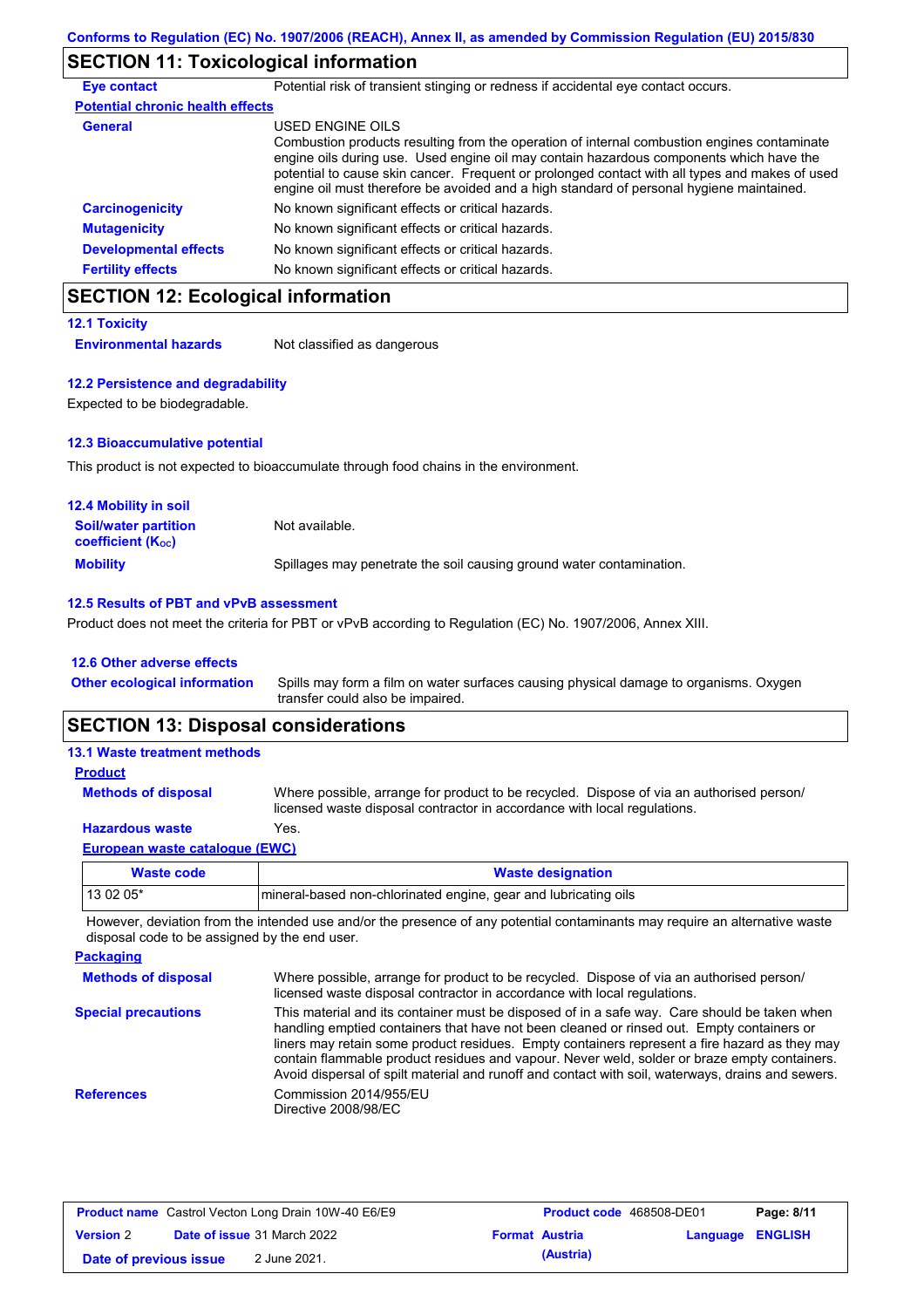#### - - - - - - - - - Not regulated. Not regulated. Not regulated. - - - **SECTION 14: Transport information ADR/RID IMDG IATA 14.1 UN number 14.2 UN proper shipping name 14.3 Transport hazard class(es) 14.4 Packing group ADN Additional information 14.5 Environmental hazards** No. 1980 | No. 1980 | No. 1980 | No. 1980 | No. 1980 | No. 1980 | No. 1980 | No. 1980 | No. 1980 | No. 1980 | Not regulated. - -<br>No. - -

**14.6 Special precautions for user** Not available.

**14.7 Transport in bulk according to IMO instruments**

Not available.

# **SECTION 15: Regulatory information**

**Other regulations REACH Status** The company, as identified in Section 1, sells this product in the EU in compliance with the current requirements of REACH. **15.1 Safety, health and environmental regulations/legislation specific for the substance or mixture EU Regulation (EC) No. 1907/2006 (REACH) Annex XIV - List of substances subject to authorisation Substances of very high concern** None of the components are listed. All components are listed or exempted. All components are listed or exempted. At least one component is not listed. All components are listed or exempted. All components are active or exempted. All components are listed or exempted.  $M$  least one component is not listed. **United States inventory (TSCA 8b) Australia inventory (AIIC) Canada inventory China inventory (IECSC) Japan inventory (CSCL) Korea inventory (KECI) Philippines inventory (PICCS) Taiwan Chemical Substances Inventory (TCSI)** All components are listed or exempted. **Ozone depleting substances (1005/2009/EU)** Not listed. **Prior Informed Consent (PIC) (649/2012/EU)** None of the components are listed. **Annex XIV EU Regulation (EC) No. 1907/2006 (REACH) Annex XVII - Restrictions on the manufacture, placing on the market and use of certain dangerous substances, mixtures and articles** Not applicable.

|                        | <b>Product name</b> Castrol Vecton Long Drain 10W-40 E6/E9 |                       | Product code 468508-DE01 |                         | Page: 9/11 |
|------------------------|------------------------------------------------------------|-----------------------|--------------------------|-------------------------|------------|
| <b>Version 2</b>       | <b>Date of issue 31 March 2022</b>                         | <b>Format Austria</b> |                          | <b>Language ENGLISH</b> |            |
| Date of previous issue | 2 June 2021.                                               |                       | (Austria)                |                         |            |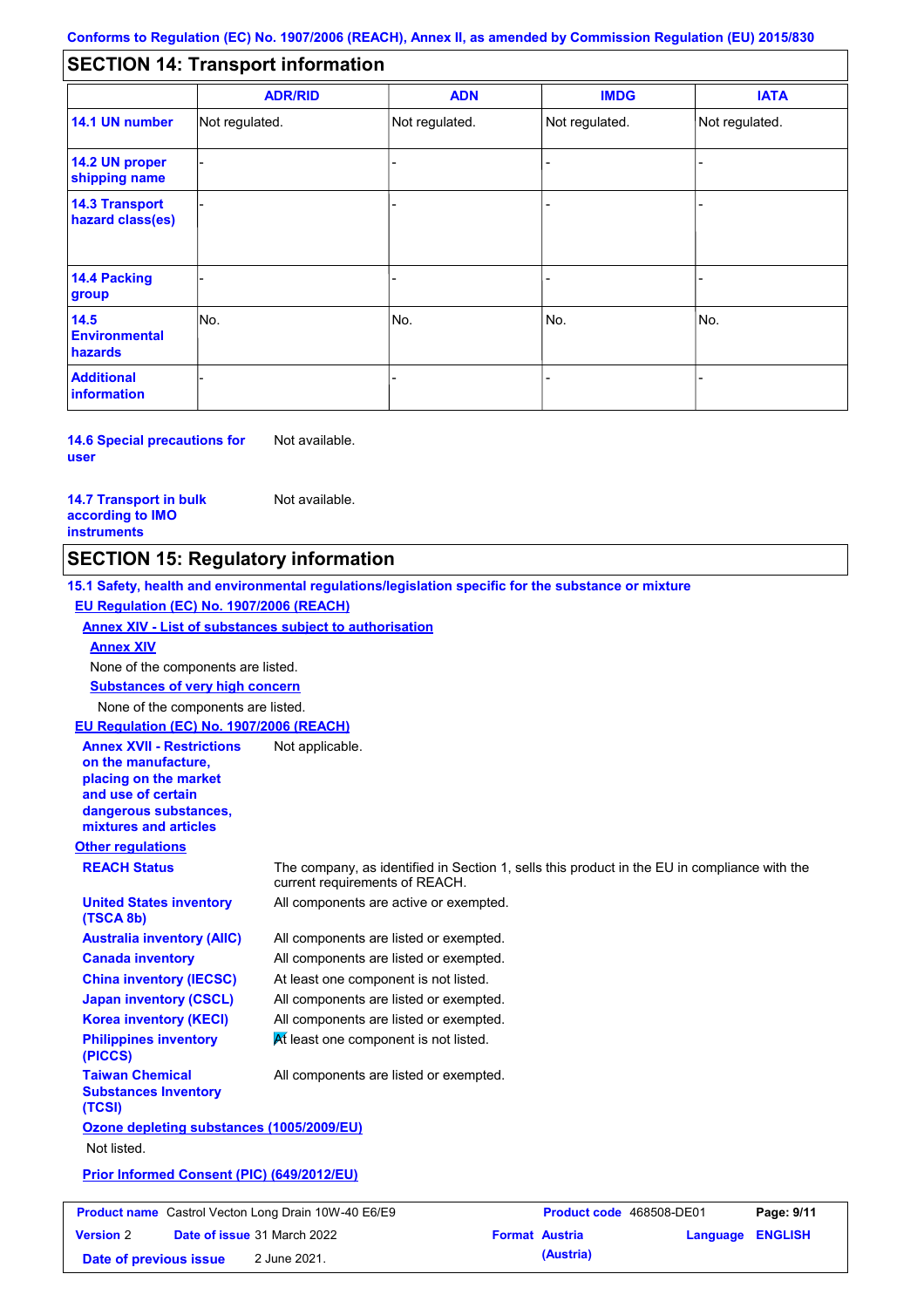# **SECTION 15: Regulatory information**

Not listed.

**15.2 Chemical safety** 

**assessment**

| <b>Persistent Organic Pollutants</b><br>Not listed.         |            |
|-------------------------------------------------------------|------------|
| <b>EU - Water framework directive - Priority substances</b> |            |
| None of the components are listed.                          |            |
| <b>Seveso Directive</b>                                     |            |
| This product is not controlled under the Seveso Directive.  |            |
| <b>National regulations</b>                                 |            |
| Limitation of the use of<br>organic solvents                | Permitted. |

A Chemical Safety Assessment has been carried out for one or more of the substances within this mixture. A Chemical Safety Assessment has not been carried out for the mixture itself.

| <b>SECTION 16: Other information</b> |  |
|--------------------------------------|--|

| <b>Abbreviations and acronyms</b> | ADN = European Provisions concerning the International Carriage of Dangerous Goods by                                                                      |
|-----------------------------------|------------------------------------------------------------------------------------------------------------------------------------------------------------|
|                                   | Inland Waterway                                                                                                                                            |
|                                   | ADR = The European Agreement concerning the International Carriage of Dangerous Goods by<br>Road                                                           |
|                                   | ATE = Acute Toxicity Estimate                                                                                                                              |
|                                   | BCF = Bioconcentration Factor                                                                                                                              |
|                                   | CAS = Chemical Abstracts Service                                                                                                                           |
|                                   | CLP = Classification, Labelling and Packaging Regulation [Regulation (EC) No. 1272/2008]                                                                   |
|                                   | CSA = Chemical Safety Assessment                                                                                                                           |
|                                   | CSR = Chemical Safety Report                                                                                                                               |
|                                   | DMEL = Derived Minimal Effect Level                                                                                                                        |
|                                   | DNEL = Derived No Effect Level                                                                                                                             |
|                                   | EINECS = European Inventory of Existing Commercial chemical Substances                                                                                     |
|                                   | ES = Exposure Scenario                                                                                                                                     |
|                                   | EUH statement = CLP-specific Hazard statement<br>EWC = European Waste Catalogue                                                                            |
|                                   | GHS = Globally Harmonized System of Classification and Labelling of Chemicals                                                                              |
|                                   | IATA = International Air Transport Association                                                                                                             |
|                                   | IBC = Intermediate Bulk Container                                                                                                                          |
|                                   | <b>IMDG</b> = International Maritime Dangerous Goods                                                                                                       |
|                                   | $LogPow = logarithm$ of the octanol/water partition coefficient                                                                                            |
|                                   | MARPOL = International Convention for the Prevention of Pollution From Ships, 1973 as                                                                      |
|                                   | modified by the Protocol of 1978. ("Marpol" = marine pollution)                                                                                            |
|                                   | OECD = Organisation for Economic Co-operation and Development                                                                                              |
|                                   | PBT = Persistent, Bioaccumulative and Toxic                                                                                                                |
|                                   | <b>PNEC</b> = Predicted No Effect Concentration                                                                                                            |
|                                   | REACH = Registration, Evaluation, Authorisation and Restriction of Chemicals Regulation                                                                    |
|                                   | [Regulation (EC) No. 1907/2006]<br>RID = The Regulations concerning the International Carriage of Dangerous Goods by Rail                                  |
|                                   | <b>RRN = REACH Registration Number</b>                                                                                                                     |
|                                   | SADT = Self-Accelerating Decomposition Temperature                                                                                                         |
|                                   | SVHC = Substances of Very High Concern                                                                                                                     |
|                                   | STOT-RE = Specific Target Organ Toxicity - Repeated Exposure                                                                                               |
|                                   | STOT-SE = Specific Target Organ Toxicity - Single Exposure                                                                                                 |
|                                   | $TWA = Time$ weighted average                                                                                                                              |
|                                   | $UN = United Nations$                                                                                                                                      |
|                                   | UVCB = Complex hydrocarbon substance                                                                                                                       |
|                                   | VOC = Volatile Organic Compound                                                                                                                            |
|                                   | vPvB = Very Persistent and Very Bioaccumulative                                                                                                            |
|                                   | Varies = may contain one or more of the following 64741-88-4 / RRN 01-2119488706-23,                                                                       |
|                                   | 64741-89-5 / RRN 01-2119487067-30, 64741-95-3 / RRN 01-2119487081-40, 64741-96-4/ RRN                                                                      |
|                                   | 01-2119483621-38, 64742-01-4 / RRN 01-2119488707-21, 64742-44-5 / RRN<br>01-2119985177-24, 64742-45-6, 64742-52-5 / RRN 01-2119467170-45, 64742-53-6 / RRN |
|                                   | 01-2119480375-34, 64742-54-7 / RRN 01-2119484627-25, 64742-55-8 / RRN                                                                                      |
|                                   | 01-2119487077-29, 64742-56-9 / RRN 01-2119480132-48, 64742-57-0 / RRN                                                                                      |
|                                   | 01-2119489287-22, 64742-58-1, 64742-62-7 / RRN 01-2119480472-38, 64742-63-8,                                                                               |
|                                   | 64742-65-0 / RRN 01-2119471299-27, 64742-70-7 / RRN 01-2119487080-42, 72623-85-9 /                                                                         |
|                                   | RRN 01-2119555262-43, 72623-86-0 / RRN 01-2119474878-16, 72623-87-1 / RRN                                                                                  |
|                                   | 01-2119474889-13                                                                                                                                           |

### **Procedure used to derive the classification according to Regulation (EC) No. 1272/2008 [CLP/GHS]**

| <b>Product name</b> Castrol Vecton Long Drain 10W-40 E6/E9 |  |                                    | Product code 468508-DE01 |           | Page: 10/11             |  |
|------------------------------------------------------------|--|------------------------------------|--------------------------|-----------|-------------------------|--|
| <b>Version 2</b>                                           |  | <b>Date of issue 31 March 2022</b> | <b>Format Austria</b>    |           | <b>Language ENGLISH</b> |  |
| Date of previous issue                                     |  | 2 June 2021.                       |                          | (Austria) |                         |  |